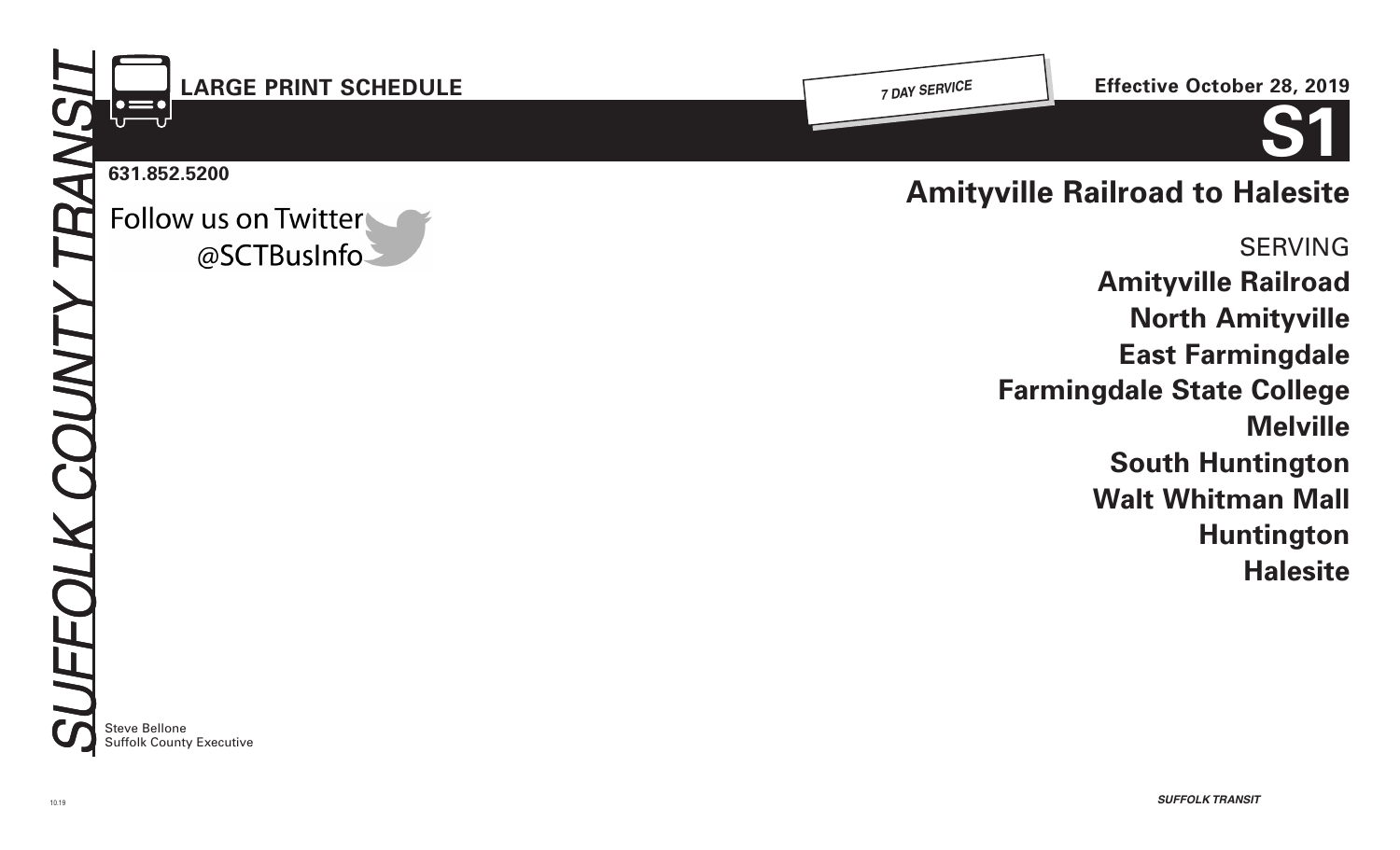# **Suffolk County Transit Fares**

| <b>Student fare \$1.25</b>                            |
|-------------------------------------------------------|
| Between 14 to 22 years old.                           |
| High School/College ID required.                      |
| Limit 3 children when accompanied by adult.           |
| <b>Senior, Person with Disabilities and</b>           |
|                                                       |
|                                                       |
| When traveling to assist passenger with disabilities. |
|                                                       |
| • Available on request when paying fare               |
| • Good for two (2) connecting buses                   |
| • Valid for two (2) hours from time received          |
| • Not valid for return trip                           |
| • Special restrictions may apply, see transfer.       |

## **Suffolk County Transit Service: Observed Holidays**

No service New Year's Day, Memorial Day, Independence Day, Labor Day, Thanksgiving Day or Christmas Day.

#### **Passengers Please**

- Have exact fare ready; driver cannot handle money.
- Passengers must deposit their own fare.
- Arrive earlier than scheduled departure time.
- Tell driver your destination.
- SCT drivers are required to announce major bus stop locations.
- Smoking, drinking, eating and playing of radios is prohibited.

# **Bike Racks**

Available on all Suffolk County Transit (SCT) bus routes.

## **Reduced Fare Program for Seniors, Persons with Disabilities and Medicare Card Holders**

Persons with valid, municipally issued cards identifying them as at least 60 years old or mentally or physically disability may ride for the reduced, one-way fare. A valid Medicare Card is also accepted as ID. Persons must display their ID card to the driver when paying the fare to ride at the reduced rate.

# **For ID information:**

| <b>Seniors ID</b>           | 631.853.8200 |
|-----------------------------|--------------|
| <b>Handicapped ID</b>       | 631.853.8333 |
| <b>Hearing Impaired TTY</b> | 631.853.5658 |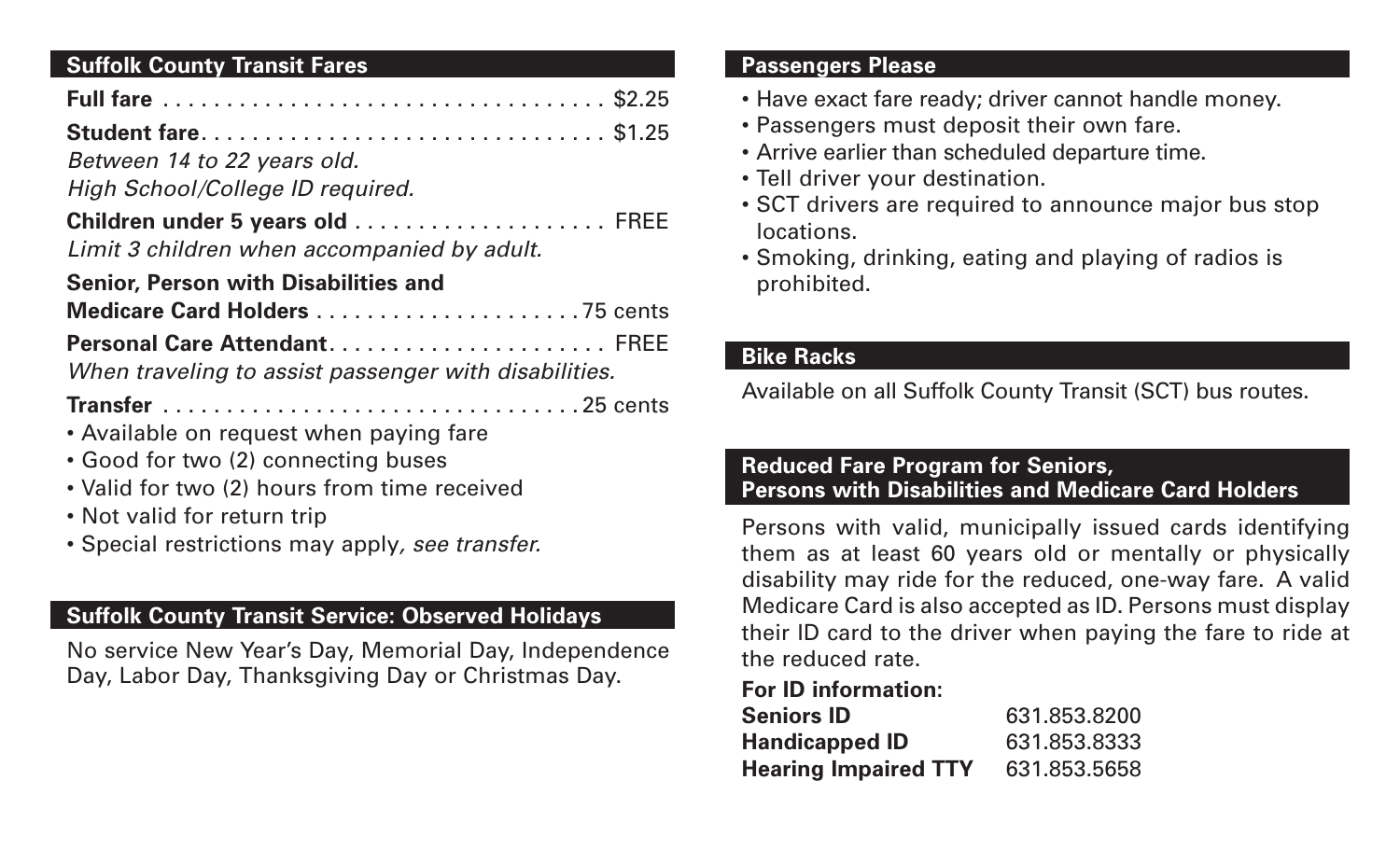#### **Persons with Disabilities**

Upon request, drivers will assist wheelchair passengers while boarding and leaving lift/ramp and with use of securement device. Use of wheelchair lifts/ramps also available to passengers using walkers, canes, braces or who are otherwise mobility-impaired. Person traveling with respirator or portable oxygen supply are permitted to ride SCT buses. Service animals to accompany disabled passengers are also permitted.

### **SCAT Paratransit Services**

Paratransit Bus Service is available to ADA eligible passengers. To register or for more information, call Office for People with Disabilities at 631.853.8333.

## **Additional Transit Services**

| <b>HART, Huntington Area Rapid Transit  631.427.8287</b> |  |
|----------------------------------------------------------|--|
| NICE, Nassau Inter-County Express 516.228.4000           |  |
| MTA Long Island Rail Road 718.217.5477                   |  |
| 511Y Rideshare  511 and say "Rideshare"                  |  |

### **Suffolk County Transit Information**

Questions, Suggestions, Complaints? **Suffolk County Transit Information Service 631.852.5200**

Monday – Friday from 8:00am to 4:30pm

## **S1 Connecting Service**

| <b>Route No.</b>                  | <b>Location of Connecting Bus</b>       |
|-----------------------------------|-----------------------------------------|
| S20, S33                          | Amityville                              |
| 1A                                | Amityville                              |
| S23, S29, S54                     | <b>Walt Whitman Mall</b>                |
| H40, N79                          | Walt Whitman Mall                       |
| H <sub>10</sub>                   | Huntington                              |
| H <sub>20</sub> , H <sub>30</sub> | Huntington,<br><b>Walt Whitman Mall</b> |
| N70, N72                          | East Farmingdale                        |
| 2B, N70                           | <b>Farmingdale State College</b>        |

#### **Long Island Rail Road Connections**

Amityville – Babylon Branch Huntington – Port Jefferson Branch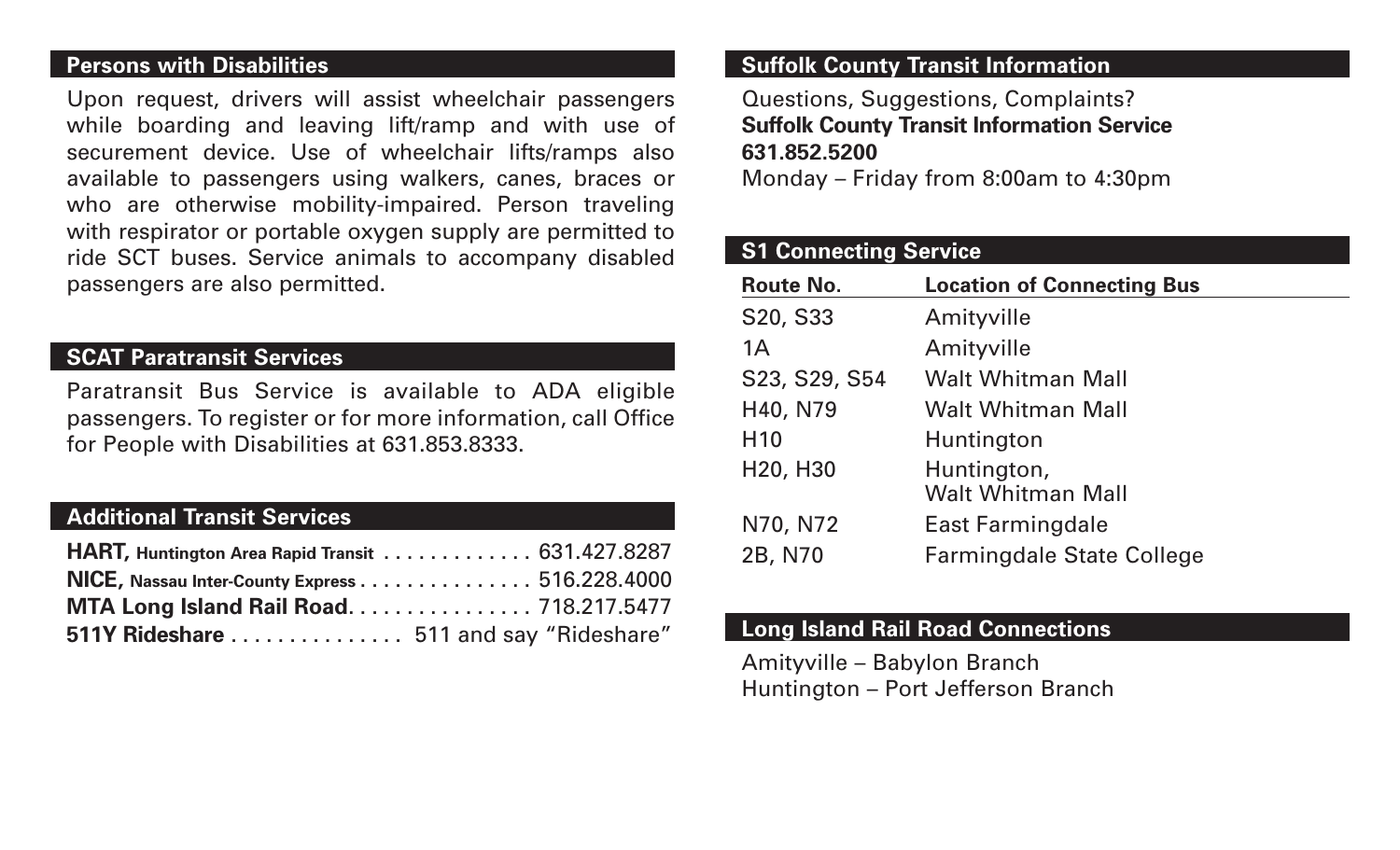| <b>S1 Northbound Weekday Service</b><br><b>Amityville to Halesite</b> |                                               |                                              |                                                                                                   |                                               |                                             |                                                       |                                                                         |                                                                                |                 |                                                               |                                                            |               |
|-----------------------------------------------------------------------|-----------------------------------------------|----------------------------------------------|---------------------------------------------------------------------------------------------------|-----------------------------------------------|---------------------------------------------|-------------------------------------------------------|-------------------------------------------------------------------------|--------------------------------------------------------------------------------|-----------------|---------------------------------------------------------------|------------------------------------------------------------|---------------|
| <b>Amityville</b>                                                     | <b>North</b><br><b>NYS 110</b><br>Ritter Ave. | <b>East</b><br><b>NYS 110</b><br>Allen Blvd. | <b>East</b><br>Railroad   Amityville   Farmingdale   Farmingdale<br><b>NYS 110</b><br>Conklin St. | Farmingdale<br><b>State</b><br><b>College</b> | <b>Melville</b><br>Huntington<br>Quadrangle | <b>South</b><br><b>Huntington</b><br>Melville<br>Mall | <b>South</b><br><b>Huntington</b><br><b>Walt Whitman</b><br><b>Mall</b> | <b>Huntington   Huntington</b><br><b>Station</b><br><b>NYS 110</b><br>11th St. | <b>Railroad</b> | <b>Huntington</b><br><b>Station</b><br>Big H<br>Shopping Ctr. | <b>Huntington   Halesite</b><br><b>NYS 110</b><br>Main St. | Fire<br>Dept. |
| 5:40                                                                  | 5:45                                          | 5:48                                         | 5:53                                                                                              | 6:00                                          | 6:07                                        | 6:13                                                  | 6:25                                                                    | 6:30                                                                           | 6:35            | 6:40                                                          | 6:45                                                       | 6:50          |
| $*6:00$                                                               | 6:05                                          | 6:10                                         | 6:13                                                                                              | 6:19                                          | 6:25                                        | 6:30                                                  | 6:40                                                                    | 6:45                                                                           | 6:50            | 6:55                                                          | 7:00                                                       | 7:05          |
| 6:15                                                                  | 6:20                                          | 6:23                                         | 6:28                                                                                              | 6:35                                          | 6:42                                        | 6:48                                                  | 7:00                                                                    | 7:05                                                                           | 7:10            | 7:15                                                          | 7:20                                                       | 7:25          |
| $*6:30$                                                               | 6:35                                          | 6:38                                         | 6:43                                                                                              | 6:50                                          | 6:57                                        | 7:03                                                  | 7:15                                                                    | 7:20                                                                           | 7:25            | 7:30                                                          | 7:35                                                       | 7:40          |
| 6:45                                                                  | 6:50                                          | 6:53                                         | 6:58                                                                                              | 7:05                                          | 7:12                                        | 7:18                                                  | 7:30                                                                    | 7:35                                                                           | 7:40            | 7:45                                                          | 7:50                                                       | 7:55          |
| *7:00                                                                 | 7:05                                          | 7:08                                         | 7:13                                                                                              | 7:20                                          | 7:27                                        | 7:33                                                  | 7:45                                                                    | 7:50                                                                           | 7:55            | 8:00                                                          | 8:05                                                       | 8:10          |
| 7:15                                                                  | 7:20                                          | 7:23                                         | 7:28                                                                                              | 7:35                                          | 7:42                                        | 7:48                                                  | 8:00                                                                    | 8:05                                                                           | 8:10            | 8:15                                                          | 8:20                                                       | 8:25          |
| $*7:30$                                                               | 7:35                                          | 7:38                                         | 7:43                                                                                              | 7:50                                          | 7:57                                        | 8:03                                                  | 8:15                                                                    | 8:20                                                                           | 8:25            | 8:30                                                          | 8:35                                                       | 8:40          |
| 7:45                                                                  | 7:50                                          | 7:53                                         | 7:58                                                                                              | 8:05                                          | 8:12                                        | 8:18                                                  | 8:30                                                                    | 8:35                                                                           | 8:40            | 8:45                                                          | 8:50                                                       | 8:55          |
| 8:15                                                                  | 8:20                                          | 8:23                                         | 8:28                                                                                              | 8:35                                          | 8:42                                        | 8:48                                                  | 9:00                                                                    | 9:05                                                                           | 9:10            | 9:15                                                          | 9:20                                                       | 9:25          |
| 8:45                                                                  | 8:50                                          | 8:53                                         | 8:58                                                                                              | 9:05                                          | 9:12                                        | 9:18                                                  | 9:30                                                                    | 9:35                                                                           | 9:40            | 9:45                                                          | 9:50                                                       | 9:55          |
| 9:15                                                                  | 9:20                                          | 9:23                                         | 9:28                                                                                              | 9:35                                          | 9:42                                        | 9:48                                                  | 10:00                                                                   | 10:05                                                                          | 10:10           | 10:15                                                         | 10:20                                                      | 10:25         |
| 9:45                                                                  | 9:50                                          | 9:53                                         | 9:58                                                                                              | 10:05                                         | 10:12                                       | 10:18                                                 | 10:30                                                                   | 10:35                                                                          | 10:40           | 10:45                                                         | 10:50                                                      | 10:55         |
| 10:15                                                                 | 10:20                                         | 10:23                                        | 10:28                                                                                             | 10:35                                         | 10:42                                       | 10:48                                                 | 11:00                                                                   | 11:05                                                                          | 11:10           | 11:15                                                         | 11:20                                                      | 11:25         |
| 10:45                                                                 | 10:50                                         | 10:53                                        | 10:58                                                                                             | 11:05                                         | 11:12                                       | 11:18                                                 | 11:30                                                                   | 11:35                                                                          | 11:40           | 11:45                                                         | 11:50                                                      | 11:55         |
| 11:15                                                                 | 11:20                                         | 11:23                                        | 11:28                                                                                             | 11:35                                         | 11:42                                       | 11:48                                                 | 12:00                                                                   | 12:05                                                                          | 12:10           | 12:15                                                         | 12:20                                                      | 12:25         |
| 11:45                                                                 | 11:50                                         | 11:53                                        | 11:58                                                                                             | 12:05                                         | 12:12                                       | 12:18                                                 | 12:30                                                                   | 12:35                                                                          | 12:40           | 12:45                                                         | 12:50                                                      | 12:55         |
| 12:15                                                                 | 12:20                                         | 12:23                                        | 12:28                                                                                             | 12:35                                         | 12:42                                       | 12:48                                                 | 1:00                                                                    | 1:05                                                                           | 1:10            | 1:15                                                          | 1:20                                                       | 1:25          |
| 12:45                                                                 | 12:50                                         | 12:53                                        | 12:58                                                                                             | 1:05                                          | 1:12                                        | 1:18                                                  | 1:30                                                                    | 1:35                                                                           | 1:40            | 1:45                                                          | 1:50                                                       | 1:55          |
| 1:15                                                                  | 1:20                                          | 1:23                                         | 1:28                                                                                              | 1:35                                          | 1:42                                        | 1:48                                                  | 2:00                                                                    | 2:05                                                                           | 2:10            | 2:15                                                          | 2:20                                                       | 2:25          |
| 1:45                                                                  | 1:50                                          | 1:53                                         | 1:58                                                                                              | 2:05                                          | 2:12                                        | 2:18                                                  | 2:30                                                                    | 2:35                                                                           | 2:40            | 2:45                                                          | 2:50                                                       | 2:55          |
| 2:15                                                                  | 2:20                                          | 2:23                                         | 2:28                                                                                              | 2:35                                          | 2:42                                        | 2:48                                                  | 3:00                                                                    | 3:05                                                                           | 3:10            | 3:15                                                          | 3:20                                                       | 3:25          |
| 2:45                                                                  | 2:50                                          | 2:53                                         | 2:58                                                                                              | 3:05                                          | 3:12                                        | 3:18                                                  | 3:30                                                                    | 3:35                                                                           | 3:40            | 3:45                                                          | 3:50                                                       | 3:55          |
| 3:15                                                                  | 3:20                                          | 3:23                                         | 3:28                                                                                              | 3:35                                          | 3:42                                        | 3:48                                                  | 4:00                                                                    | 4:05                                                                           | 4:10            | 4:15                                                          | 4:20                                                       | 4:25          |
| $*3:30$                                                               | 3:35                                          | 3:38                                         | 3:43                                                                                              | 3:50                                          | 3:57                                        | 4:03                                                  | 4:15                                                                    | 4:20                                                                           | 4:25            | 4:30                                                          | 4:35                                                       | 4:40          |
| 3:45                                                                  | 3:50                                          | 3:53                                         | 3:58                                                                                              | 4:05                                          | 4:12                                        | 4:18                                                  | 4:30                                                                    | 4:35                                                                           | 4:40            | 4:45                                                          | 4:50                                                       | 4:55          |
| $*4:00$                                                               | 4:05                                          | 4:08                                         | 4:13                                                                                              | 4:20                                          | 4:27                                        | 4:33                                                  | 4:45                                                                    | 4:50                                                                           | 4:55            | 5:00                                                          | 5:05                                                       | 5:10          |
| 4:15                                                                  | 4:20<br>4:35                                  | 4:23                                         | 4:28                                                                                              | 4:35                                          | 4:42                                        | 4:48                                                  | 5:00                                                                    | 5:05                                                                           | 5:10            | 5:15                                                          | 5:20                                                       | 5:25          |
| $*4:30$                                                               |                                               | 4:38                                         | 4:43                                                                                              | 4:50                                          | 4:57                                        | 5:03                                                  | 5:15                                                                    | 5:20                                                                           | 5:25            | 5:30                                                          | 5:35                                                       | 5:40<br>5:55  |
| 4:45<br>5:15                                                          | 4:50<br>5:20                                  | 4:53<br>5:23                                 | 4:58<br>5:28                                                                                      | 5:05<br>5:35                                  | 5:12<br>5:42                                | 5:18<br>5:48                                          | 5:30<br>6:00                                                            | 5:35<br>6:05                                                                   | 5:40<br>6:10    | 5:45<br>6:15                                                  | 5:50                                                       | 6:25          |
| $*5:30$                                                               | 5:35                                          | 5:38                                         | 5:43                                                                                              | 5:50                                          | 5:57                                        | 6:03                                                  | 6:15                                                                    | 6:20                                                                           | 6:25            | 6:30                                                          | 6:20<br>6:35                                               | 6:40          |
| 5:45                                                                  | 5:50                                          | 5:53                                         | 5:58                                                                                              | 6:05                                          | 6:12                                        | 6:18                                                  | 6:30                                                                    | 6:35                                                                           | 6:40            | 6:45                                                          | 6:50                                                       | 6:55          |
| 6:15                                                                  | 6:20                                          | 6:23                                         | 6:28                                                                                              | 6:35                                          | 6:42                                        | 6:48                                                  | 7:00                                                                    | 7:05                                                                           | 7:10            | 7:15                                                          | 7:20                                                       | 7:25          |
| 6:45                                                                  | 6:50                                          | 6:53                                         | 6:58                                                                                              | 7:05                                          | 7:12                                        | 7:18                                                  | 7:30                                                                    | 7:35                                                                           | 7:40            | 7:45                                                          | 7:50                                                       | 7:55          |
| 7:45                                                                  | 7:50                                          | 7:53                                         | 7:58                                                                                              | 8:05                                          | 8:12                                        | 8:18                                                  | 8:30                                                                    | 8:35                                                                           | 8:40            | 8:45                                                          | 8:50                                                       | 8:55          |
| 8:45                                                                  | 8:50                                          | 8:53                                         | 8:58                                                                                              | 9:05                                          | 9:12                                        | 9:18                                                  | 9:30                                                                    | 9:35                                                                           | 9:40            | 9:45                                                          | 9:50                                                       | 9:55          |

## AM – Lightface **PM – Boldface**

Schedules subject to change without notice.

### **\*These trips do not run Martin Luther King Jr. Day, Presidents Day, Veterans Day.**

Suffolk County cannot assume responsibility for inconvenience, expense or damage resulting from timetable errors, delayed buses or failure to make connections.

#### **Where to board:**

For your safety, please wait for the bus at a designated bus stop.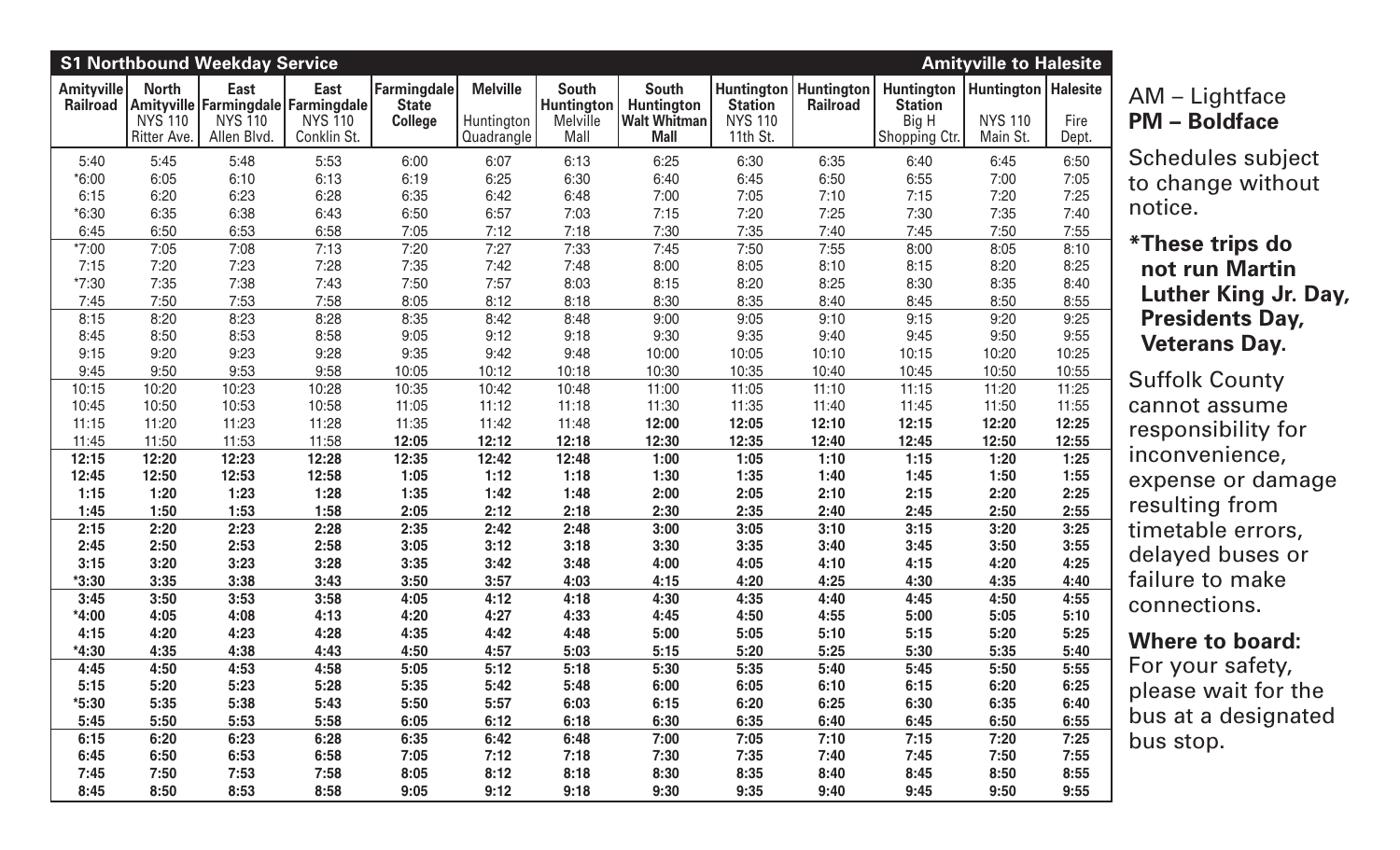|                                |                                          | <b>S1 Southbound Weekday Service</b>                                |                                  |                                                                   |                                                                         |                                                       |                                             |                                               |                                                                                          |                                              | <b>Halesite to Amityville</b>                 |                                      |
|--------------------------------|------------------------------------------|---------------------------------------------------------------------|----------------------------------|-------------------------------------------------------------------|-------------------------------------------------------------------------|-------------------------------------------------------|---------------------------------------------|-----------------------------------------------|------------------------------------------------------------------------------------------|----------------------------------------------|-----------------------------------------------|--------------------------------------|
| Halesite<br>Fire<br>Dept.      | Huntington<br><b>NYS 110</b><br>Main St. | Huntington   Huntington<br><b>Station</b><br>Big H<br>Shopping Ctr. | Railroad                         | <b>Huntington</b><br><b>Station</b><br><b>NYS 110</b><br>11th St. | <b>South</b><br><b>Huntington</b><br><b>Walt Whitman</b><br><b>Mall</b> | <b>South</b><br><b>Huntington</b><br>Melville<br>Mall | <b>Melville</b><br>Huntington<br>Quadrangle | Farmingdale<br><b>State</b><br><b>College</b> | <b>East</b><br>  Farmingdale   Farmingdale   Amityville<br><b>NYS 110</b><br>Conklin St. | <b>East</b><br><b>NYS 110</b><br>Allen Blvd. | <b>North</b><br><b>NYS 110</b><br>Ritter Ave. | <b>Amityville</b><br><b>Railroad</b> |
| $\qquad \qquad \longleftarrow$ | $\overline{\phantom{m}}$                 |                                                                     | $\overbrace{\phantom{12322111}}$ | $\overbrace{\phantom{12322111}}$                                  | $\overbrace{\phantom{12322111}}$                                        | $\overline{\phantom{m}}$                              | —                                           | $\overline{\phantom{m}}$                      | $\overbrace{\phantom{12322111}}$                                                         | $\overbrace{\phantom{12322111}}$             | 6:30                                          | 6:35                                 |
| 6:00                           | 6:05                                     |                                                                     | 6:10                             | 6:15                                                              | 6:25                                                                    | 6:30                                                  | 6:35                                        | 6:40                                          | 6:45                                                                                     | 6:50                                         | 6:55                                          | 7:00                                 |
| 6:30                           | 6:35                                     |                                                                     | 6:45                             | 6:50                                                              | 7:00                                                                    | 7:04                                                  | 7:09                                        | 7:14                                          | 7:18                                                                                     | 7:22                                         | 7:25                                          | 7:30                                 |
| 6:50                           | 6:55                                     | $\overline{\phantom{0}}$                                            | 7:00                             | 7:05                                                              | 7:15                                                                    | 7:22                                                  | 7:28                                        | 7:35                                          | 7:42                                                                                     | 7:47                                         | 7:50                                          | 7:55                                 |
| $*7:15$                        | 7:20                                     | $\overline{\phantom{0}}$                                            | 7:25                             | 7:30                                                              | 7:40                                                                    | 7:45                                                  | 7:51                                        | 7:57                                          | 8:02                                                                                     | 8:07                                         | 8:10                                          | 8:15                                 |
| 7:30                           | 7:35                                     | 7:40                                                                | 7:45                             | 7:50                                                              | 8:00                                                                    | 8:05                                                  | 8:11                                        | 8:17                                          | 8:22                                                                                     | 8:27                                         | 8:30                                          | 8:35                                 |
| $*7:45$                        | 7:50                                     | 7:55                                                                | 8:00                             | 8:05                                                              | 8:15                                                                    | 8:20                                                  | 8:26                                        | 8:32                                          | 8:37                                                                                     | 8:42                                         | 8:45                                          | 8:50                                 |
| 8:00                           | 8:05                                     | 8:10                                                                | 8:15                             | 8:20                                                              | 8:30                                                                    | 8:35                                                  | 8:41                                        | 8:47                                          | 8:52                                                                                     | 8:57                                         | 9:00                                          | 9:05                                 |
| $*8:15$                        | 8:20                                     | 8:25                                                                | 8:30                             | 8:35                                                              | 8:45                                                                    | 8:50                                                  | 8:56                                        | 9:02                                          | 9:07                                                                                     | 9:12                                         | 9:15                                          | 9:20                                 |
| 8:30                           | 8:35                                     | 8:40                                                                | 8:45                             | 8:50                                                              | 9:00                                                                    | 9:05                                                  | 9:11                                        | 9:17                                          | 9:22                                                                                     | 9:27                                         | 9:30                                          | 9:35                                 |
| 9:00                           | 9:05                                     | 9:10                                                                | 9:15                             | 9:20                                                              | 9:30                                                                    | 9:35                                                  | 9:41                                        | 9:47                                          | 9:52                                                                                     | 9:57                                         | 10:00                                         | 10:05                                |
| 9:30                           | 9:35                                     | 9:40                                                                | 9:45                             | 9:50                                                              | 10:00                                                                   | 10:05                                                 | 10:11                                       | 10:17                                         | 10:22                                                                                    | 10:27                                        | 10:30                                         | 10:35                                |
| 10:00                          | 10:05                                    | 10:10                                                               | 10:15                            | 10:20                                                             | 10:30                                                                   | 10:35                                                 | 10:41                                       | 10:47                                         | 10:52                                                                                    | 10:57                                        | 11:00                                         | 11:05                                |
| 10:30                          | 10:35                                    | 10:40                                                               | 10:45                            | 10:50                                                             | 11:00                                                                   | 11:05                                                 | 11:11                                       | 11:17                                         | 11:22                                                                                    | 11:27                                        | 11:30                                         | 11:35                                |
| 11:00                          | 11:05                                    | 11:10                                                               | 11:15                            | 11:20                                                             | 11:30                                                                   | 11:35                                                 | 11:41                                       | 11:47                                         | 11:52                                                                                    | 11:57                                        | 12:00                                         | 12:05                                |
| 11:30                          | 11:35                                    | 11:40                                                               | 11:45                            | 11:50                                                             | 12:00                                                                   | 12:05                                                 | 12:11                                       | 12:17                                         | 12:22                                                                                    | 12:27                                        | 12:30                                         | 12:35                                |
| 12:00                          | 12:05                                    | 12:10                                                               | 12:15                            | 12:20                                                             | 12:30                                                                   | 12:35                                                 | 12:41                                       | 12:47                                         | 12:52                                                                                    | 12:57                                        | 1:00                                          | 1:05                                 |
| 12:30                          | 12:35                                    | 12:40                                                               | 12:45                            | 12:50                                                             | 1:00                                                                    | 1:05                                                  | 1:11                                        | 1:17                                          | 1:22                                                                                     | 1:27                                         | 1:30                                          | 1:35                                 |
| 1:00                           | 1:05                                     | 1:10                                                                | 1:15                             | 1:20                                                              | 1:30                                                                    | 1:35                                                  | 1:41                                        | 1:47                                          | 1:52                                                                                     | 1:57                                         | 2:00                                          | 2:05                                 |
| 1:30                           | 1:35                                     | 1:40                                                                | 1:45                             | 1:50                                                              | 2:00                                                                    | 2:05                                                  | 2:11                                        | 2:17                                          | 2:22                                                                                     | 2:27                                         | 2:30                                          | 2:35                                 |
| 2:00                           | 2:05                                     | 2:10                                                                | 2:15                             | 2:20                                                              | 2:30                                                                    | 2:35                                                  | 2:41                                        | 2:47                                          | 2:52                                                                                     | 2:57                                         | 3:00                                          | 3:05                                 |
| 2:30                           | 2:35                                     | 2:40                                                                | 2:45                             | 2:50                                                              | 3:00                                                                    | 3:05                                                  | 3:11                                        | 3:17                                          | 3:22                                                                                     | 3:27                                         | 3:30                                          | 3:35                                 |
| 3:00                           | 3:05                                     | 3:10                                                                | 3:15                             | 3:20                                                              | 3:30                                                                    | 3:35                                                  | 3:41                                        | 3:47                                          | 3:52                                                                                     | 3:57                                         | 4:00                                          | 4:05                                 |
| $*3:15$                        | 3:20                                     | 3:25                                                                | 3:30                             | 3:35                                                              | 3:45                                                                    | 3:50                                                  | 3:56                                        | 4:02                                          | 4:07                                                                                     | 4:12                                         | 4:15                                          | 4:20                                 |
| 3:30                           | 3:35                                     | 3:40                                                                | 3:45                             | 3:50                                                              | 4:00                                                                    | 4:05                                                  | 4:11                                        | 4:17                                          | 4:22                                                                                     | 4:27                                         | 4:30                                          | 4:35                                 |
| $*3:45$                        | 3:50                                     | 3:55                                                                | 4:00                             | 4:05                                                              | 4:15                                                                    | 4:20                                                  | 4:26                                        | 4:32                                          | 4:37                                                                                     | 4:42                                         | 4:45                                          | 4:50                                 |
| 4:00                           | 4:05                                     | 4:10                                                                | 4:15                             | 4:20                                                              | 4:30                                                                    | 4:35                                                  | 4:41                                        | 4:47                                          | 4:52                                                                                     | 4:57                                         | 5:00                                          | 5:05                                 |
| $*4:15$                        | 4:20                                     | 4:25                                                                | 4:30                             | 4:35                                                              | 4:45                                                                    | 4:50                                                  | 4:56                                        | 5:02                                          | 5:07                                                                                     | 5:12                                         | 5:15                                          | 5:20                                 |
| 4:30                           | 4:35                                     | 4:40                                                                | 4:45                             | 4:50                                                              | 5:00                                                                    | 5:05                                                  | 5:11                                        | 5:17                                          | 5:22                                                                                     | 5:27                                         | 5:30                                          | 5:35                                 |
| $*4:45$                        | 4:50                                     | 4:55                                                                | 5:00                             | 5:05                                                              | 5:15                                                                    | 5:20                                                  | 5:26                                        | 5:32                                          | 5:37                                                                                     | 5:42                                         | 5:45                                          | 5:50                                 |
| 5:00                           | 5:05                                     | 5:10                                                                | 5:15                             | 5:20                                                              | 5:30                                                                    | 5:35                                                  | 5:41                                        | 5:47                                          | 5:52                                                                                     | 5:57                                         | 6:00                                          | 6:05                                 |
| $*5:15$                        | 5:20                                     | 5:25                                                                | 5:30                             | 5:35                                                              | 5:45                                                                    | 5:50                                                  | 5:56                                        | 6:02                                          | 6:07                                                                                     | 6:12                                         | 6:15                                          | 6:20                                 |
| 5:30                           | 5:35                                     | 5:40                                                                | 5:45                             | 5:50                                                              | 6:00                                                                    | 6:05                                                  | 6:11                                        | 6:17                                          | 6:22                                                                                     | 6:27                                         | 6:30                                          | 6:35                                 |
| 6:00                           | 6:05                                     | 6:10                                                                | 6:15                             | 6:20                                                              | 6:30                                                                    | 6:35                                                  | 6:41                                        | 6:47                                          | 6:52                                                                                     | 6:57                                         | 7:00                                          | 7:05                                 |
| 6:30                           | 6:35                                     | 6:40                                                                | 6:45                             | 6:50                                                              | 7:00                                                                    | 7:05                                                  | 7:11                                        | 7:17                                          | 7:22                                                                                     | 7:27                                         | 7:30                                          | 7:35                                 |
| 7:00                           | 7:05                                     | 7:10                                                                | 7:15                             | 7:20                                                              | 7:30                                                                    | 7:35                                                  | 7:41                                        | 7:47                                          | 7:52                                                                                     | 7:57                                         | 8:00                                          | 8:05                                 |
| 7:30                           | 7:35                                     | 7:40                                                                | 7:45                             | 7:50                                                              | 8:00                                                                    | 8:05                                                  | 8:11                                        | 8:17                                          | 8:22                                                                                     | 8:27                                         | 8:30                                          | 8:35                                 |
| 8:00                           | 8:05                                     | 8:10                                                                | 8:15                             | 8:20                                                              | 8:30                                                                    | 8:35                                                  | 8:41                                        | 8:47                                          | 8:52                                                                                     | 8:57                                         | 9:00                                          | 9:05                                 |
| 9:00                           | 9:05                                     | 9:10                                                                | 9:15                             | 9:20                                                              | 9:30                                                                    | 9:35                                                  | 9:41                                        | 9:47                                          | 9:52                                                                                     | 9:57                                         | 10:00                                         | 10:05                                |

### AM – Lightface **PM – Boldface**

Schedules subject to change without notice.

## **\*These trips do not run Martin Luther King Jr. Day, Presidents Day, Veterans Day.**

Suffolk County cannot assume responsibility for inconvenience, expense or damage resulting from timetable errors, delayed buses or failure to make connections.

#### **Where to board:**

For your safety, please wait for the bus at a designated bus stop.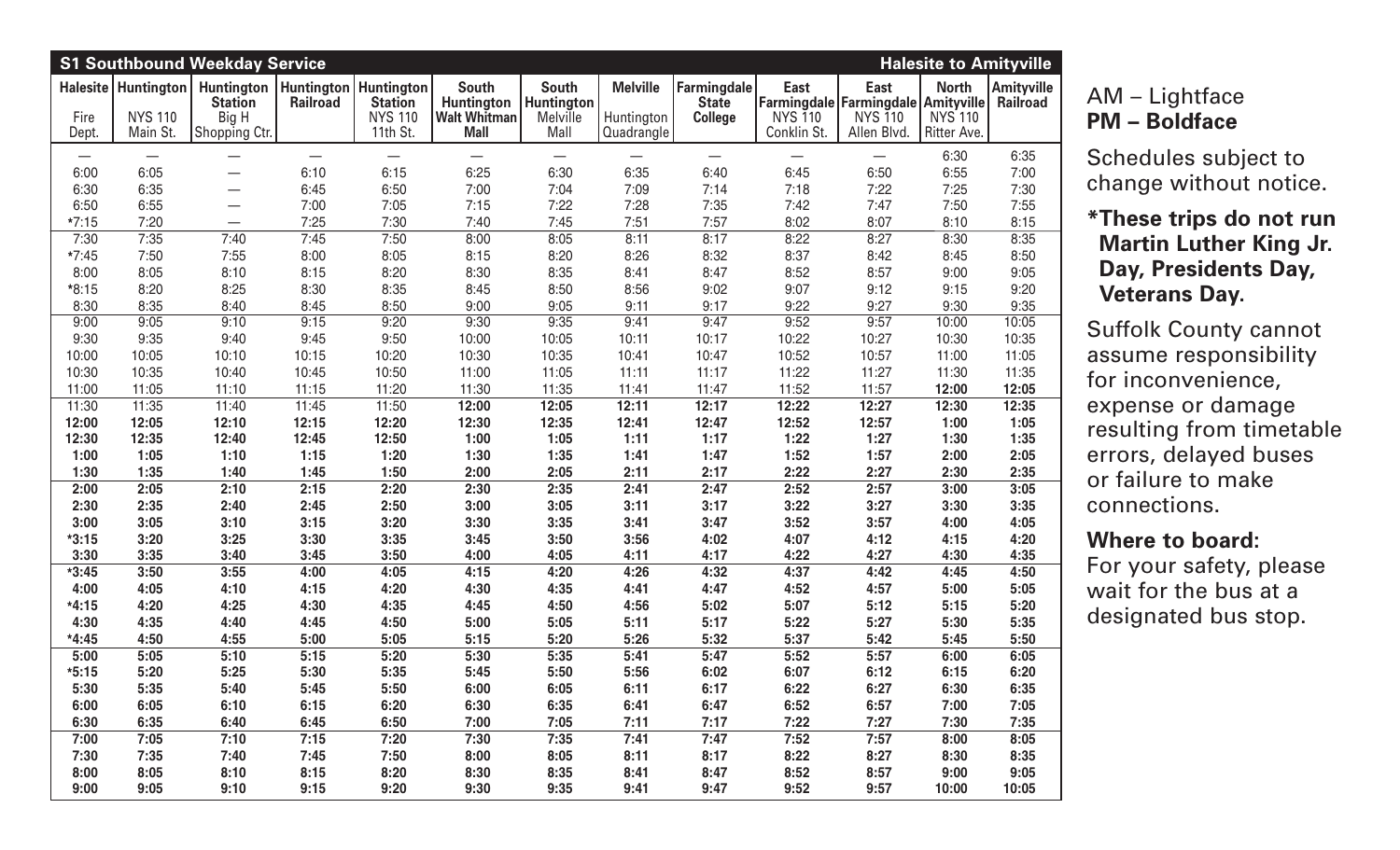|                                      | <b>S1 Northbound Weekend Service</b><br><b>Amityville to Halesite</b> |                                              |                                                                           |                                               |                                             |                                                |                                                                         |                                                            |                                |                                                               |                                                     |               |
|--------------------------------------|-----------------------------------------------------------------------|----------------------------------------------|---------------------------------------------------------------------------|-----------------------------------------------|---------------------------------------------|------------------------------------------------|-------------------------------------------------------------------------|------------------------------------------------------------|--------------------------------|---------------------------------------------------------------|-----------------------------------------------------|---------------|
| <b>Amityville</b><br><b>Railroad</b> | <b>North</b><br><b>Amityville</b><br><b>NYS 110</b><br>Ritter Ave.    | <b>East</b><br><b>NYS 110</b><br>Allen Blvd. | <b>East</b><br>Farmingdale   Farmingdale<br><b>NYS 110</b><br>Conklin St. | Farmingdale<br><b>State</b><br><b>College</b> | <b>Melville</b><br>Huntington<br>Quadrangle | <b>South</b><br>Huntington<br>Melville<br>Mall | <b>South</b><br><b>Huntington</b><br><b>Walt Whitman</b><br><b>Mall</b> | Huntington<br><b>Station</b><br><b>NYS 110</b><br>11th St. | Huntington'<br><b>Railroad</b> | <b>Huntington</b><br><b>Station</b><br>Big H<br>Shopping Ctr. | Huntington   Halesite<br><b>NYS 110</b><br>Main St. | Fire<br>Dept. |
| 7:15                                 | 7:20                                                                  | 7:23                                         | 7:28                                                                      | 7:35                                          | 7:42                                        | 7:47                                           | 8:00                                                                    | 8:05                                                       | 8:10                           | 8:15                                                          | 8:20                                                | 8:25          |
| 8:15                                 | 8:20                                                                  | 8:23                                         | 8:28                                                                      | 8:35                                          | 8:42                                        | 8:47                                           | 9:00                                                                    | 9:05                                                       | 9:10                           | 9:15                                                          | 9:20                                                | 9:25          |
| 9:15                                 | 9:20                                                                  | 9:23                                         | 9:28                                                                      | 9:35                                          | 9:42                                        | 9:47                                           | 10:00                                                                   | 10:05                                                      | 10:10                          | 10:15                                                         | 10:20                                               | 10:25         |
| 10:15                                | 10:20                                                                 | 10:23                                        | 10:28                                                                     | 10:35                                         | 10:42                                       | 10:47                                          | 11:00                                                                   | 11:05                                                      | 11:10                          | 11:15                                                         | 11:20                                               | 11:25         |
| 11:15                                | 11:20                                                                 | 11:23                                        | 11:28                                                                     | 11:35                                         | 11:42                                       | 11:47                                          | 12:00                                                                   | 12:05                                                      | 12:10                          | 12:15                                                         | 12:20                                               | 12:25         |
| 12:15                                | 12:20                                                                 | 12:23                                        | 12:28                                                                     | 12:35                                         | 12:42                                       | 12:47                                          | 1:00                                                                    | 1:05                                                       | 1:10                           | 1:15                                                          | 1:20                                                | 1:25          |
| 1:15                                 | 1:20                                                                  | 1:23                                         | 1:28                                                                      | 1:35                                          | 1:42                                        | 1:47                                           | 2:00                                                                    | 2:05                                                       | 2:10                           | 2:15                                                          | 2:20                                                | 2:25          |
| 2:15                                 | 2:20                                                                  | 2:23                                         | 2:28                                                                      | 2:35                                          | 2:42                                        | 2:47                                           | 3:00                                                                    | 3:05                                                       | 3:10                           | 3:15                                                          | 3:20                                                | 3:25          |
| 3:15                                 | 3:20                                                                  | 3:23                                         | 3:28                                                                      | 3:35                                          | 3:42                                        | 3:47                                           | 4:00                                                                    | 4:05                                                       | 4:10                           | 4:15                                                          | 4:20                                                | 4:25          |
| 4:15                                 | 4:20                                                                  | 4:23                                         | 4:28                                                                      | 4:35                                          | 4:42                                        | 4:47                                           | 5:00                                                                    | 5:05                                                       | 5:10                           | 5:15                                                          | 5:20                                                | 5:25          |
| 5:15                                 | 5:20                                                                  | 5:23                                         | 5:28                                                                      | 5:35                                          | 5:42                                        | 5:47                                           | 6:00                                                                    | 6:05                                                       | 6:10                           | 6:15                                                          | 6:20                                                | 6:25          |
| 6:15                                 | 6:20                                                                  | 6:23                                         | 6:28                                                                      | 6:35                                          | 6:42                                        | 6:47                                           | 7:00                                                                    | 7:05                                                       | 7:10                           | 7:15                                                          | 7:20                                                | 7:25          |

|                           | <b>S1 Southbound Weekend Service</b><br><b>Halesite to Amityville</b> |                                                               |          |                                                                                  |                                                                         |                                                       |                                                     |                                               |                                              |                                                                                               |                                               |                                      |
|---------------------------|-----------------------------------------------------------------------|---------------------------------------------------------------|----------|----------------------------------------------------------------------------------|-------------------------------------------------------------------------|-------------------------------------------------------|-----------------------------------------------------|-----------------------------------------------|----------------------------------------------|-----------------------------------------------------------------------------------------------|-----------------------------------------------|--------------------------------------|
| Halesite<br>Fire<br>Dept. | Huntington!<br><b>NYS 110</b><br>Main St.                             | <b>Huntington</b><br><b>Station</b><br>Big H<br>Shopping Ctr. | Railroad | <b>Huntington   Huntington  </b><br><b>Station</b><br><b>NYS 110</b><br>11th St. | <b>South</b><br><b>Huntington</b><br><b>Walt Whitman</b><br><b>Mall</b> | <b>South</b><br><b>Huntington</b><br>Melville<br>Mall | <b>Melville</b><br>Huntington<br><b>Quadrangle!</b> | Farmingdale<br><b>State</b><br><b>College</b> | <b>East</b><br><b>NYS 110</b><br>Conklin St. | <b>East</b><br><b>Farmingdale   Farmingdale   Amityville</b><br><b>NYS 110</b><br>Allen Blvd. | <b>North</b><br><b>NYS 110</b><br>Ritter Ave. | <b>Amityville</b><br><b>Railroad</b> |
|                           |                                                                       |                                                               |          |                                                                                  |                                                                         |                                                       |                                                     |                                               |                                              |                                                                                               |                                               |                                      |
| 7:30                      | 7:35                                                                  | 7:40                                                          | 7:45     | 7:50                                                                             | 8:00                                                                    | 8:12                                                  | 8:18                                                | 8:25                                          | 8:30                                         | 8:35                                                                                          | 8:40                                          | 8:45                                 |
| 8:30                      | 8:35                                                                  | 8:40                                                          | 8:45     | 8:50                                                                             | 9:00                                                                    | 9:12                                                  | 9:18                                                | 9:25                                          | 9:30                                         | 9:35                                                                                          | 9:40                                          | 9:45                                 |
| 9:30                      | 9:35                                                                  | 9:40                                                          | 9:45     | 9:50                                                                             | 10:00                                                                   | 10:12                                                 | 10:18                                               | 10:25                                         | 10:30                                        | 10:35                                                                                         | 10:40                                         | 10:45                                |
| 10:30                     | 10:35                                                                 | 10:40                                                         | 10:45    | 10:50                                                                            | 11:00                                                                   | 11:12                                                 | 11:18                                               | 11:25                                         | 11:30                                        | 11:35                                                                                         | 11:40                                         | 11:45                                |
| 11:30                     | 11:35                                                                 | 11:40                                                         | 11:45    | 11:50                                                                            | 12:00                                                                   | 12:12                                                 | 12:18                                               | 12:25                                         | 12:30                                        | 12:35                                                                                         | 12:40                                         | 12:45                                |
| 12:30                     | 12:35                                                                 | 12:40                                                         | 12:45    | 12:50                                                                            | 1:00                                                                    | 1:12                                                  | 1:18                                                | 1:25                                          | 1:30                                         | 1:35                                                                                          | 1:40                                          | 1:45                                 |
| 1:30                      | 1:35                                                                  | 1:40                                                          | 1:45     | 1:50                                                                             | 2:00                                                                    | 2:12                                                  | 2:18                                                | 2:25                                          | 2:30                                         | 2:35                                                                                          | 2:40                                          | 2:45                                 |
| 2:30                      | 2:35                                                                  | 2:40                                                          | 2:45     | 2:50                                                                             | 3:00                                                                    | 3:12                                                  | 3:18                                                | 3:25                                          | 3:30                                         | 3:35                                                                                          | 3:40                                          | 3:45                                 |
| 3:30                      | 3:35                                                                  | 3:40                                                          | 3:45     | 3:50                                                                             | 4:00                                                                    | 4:12                                                  | 4:18                                                | 4:25                                          | 4:30                                         | 4:35                                                                                          | 4:40                                          | 4:45                                 |
| 4:30                      | 4:35                                                                  | 4:40                                                          | 4:45     | 4:50                                                                             | 5:00                                                                    | 5:12                                                  | 5:18                                                | 5:25                                          | 5:30                                         | 5:35                                                                                          | 5:40                                          | 5:45                                 |
| 5:30                      | 5:35                                                                  | 5:40                                                          | 5:45     | 5:50                                                                             | 6:00                                                                    | 6:12                                                  | 6:18                                                | 6:25                                          | 6:30                                         | 6:35                                                                                          | 6:40                                          | 6:45                                 |
| 6:30                      | 6:35                                                                  | 6:40                                                          | 6:45     | 6:50                                                                             | 7:00                                                                    | 7:12                                                  | 7:18                                                | 7:25                                          | 7:30                                         | 7:35                                                                                          | 7:40                                          | 7:45                                 |

# AM – Lightface **PM – Boldface**

Schedules subject to change without notice.

Suffolk County cannot assume responsibility for inconvenience, expense or damage resulting from timetable errors, delayed buses or failure to make connections.

#### **Where to board:**

For your safety, please wait for the bus at a designated bus stop.

**\*Sunday Connecting Bus Service only available to bus routes S33, S54, N72, N79.**